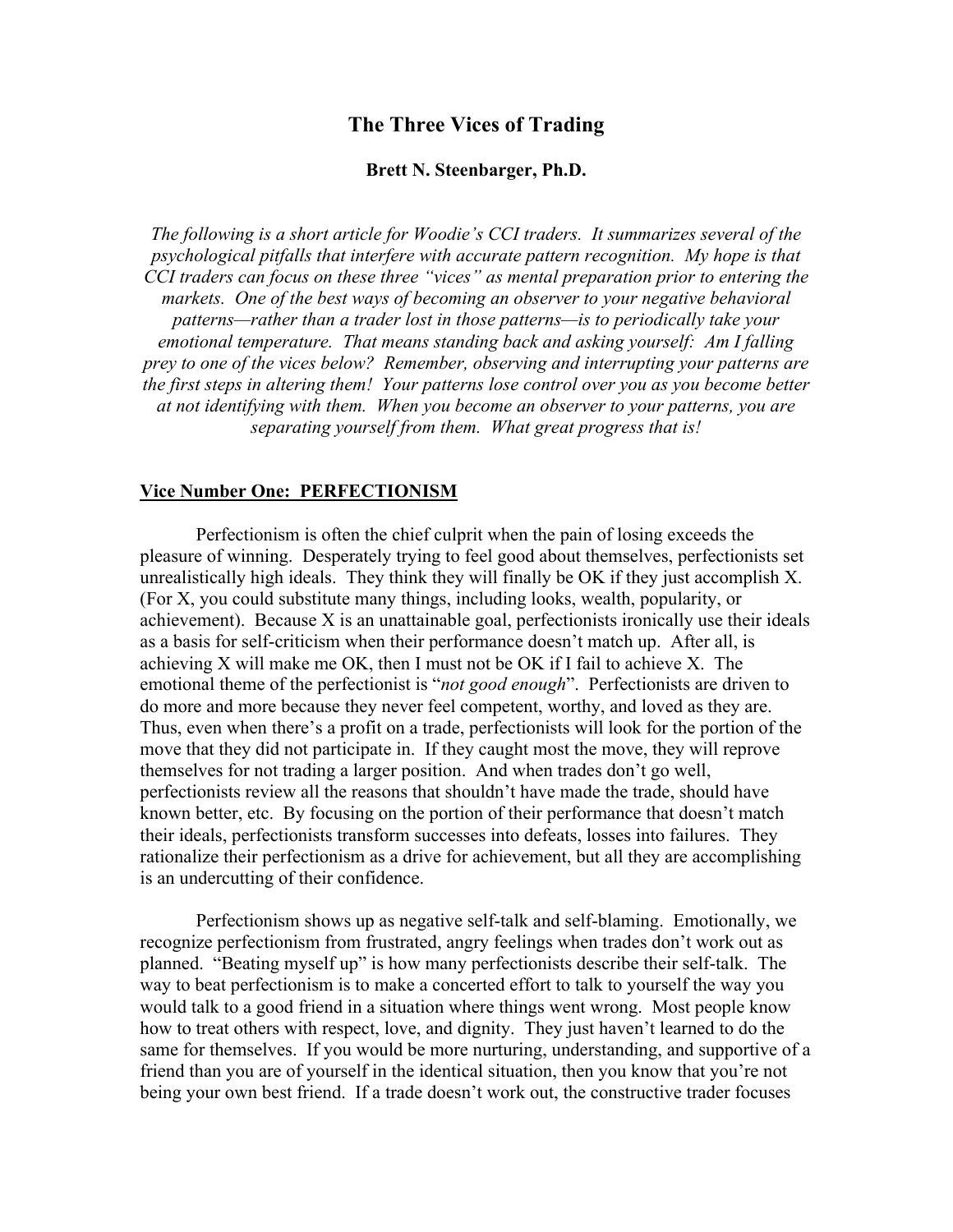on, "What can I learn from this?"—not "What's wrong with me?". In Woodie's language, the best antidote to perfectionism is the ability to reassure yourself, "There will be better trades down the road." The key is to not miss those better trades while you're beating yourself up!

### Vice Number Two: EGO

Everyone likes to win in the markets. It's only natural to feel good when you've done your homework and end the day with a profit to reward your efforts. Ego involvement in trading, however, goes further than this. When the ego is involved, we write the market a blank check for our self-esteem. If trading is green, we feel good about ourselves; if we go into the red, we feel diminished. That places tremendous pressure on our trading over time. Not only do we have the burden and challenge of reading complex market patterns; now we also have a psychological gun pointed to our head ready to go off any time our pattern recognition fails us.

Most traders are aware of the dangers of trading with too much leverage. A trader accustomed to trading 2 lots, where each tick in the ES is worth \$25, would feel overwhelmed jumping to 100 lots, where each tick now moves the account \$1250. With the stakes raised to such a degree, the same trade would now no longer feel the same. It would be hard to let a position go against you by a point (\$5000, instead of \$100), and it would be difficult to let a profit run. When traders invest their feelings about themselves in their trading, they are operating with maximum *emotional* leverage. In the currency of self-esteem, they trade 100 lots. So much of their emotional account rides on each trade, that it inevitably affects decisions about cutting losses, letting profits run, and entering and exiting in a timely fashion. The successful trader wants their trades to work out; the ego-involved trader *needs* them to be profitable.

We know that ego threatens our trading when we find ourselves *needing* to trade just to win back some recently lost dollars; when we feel a desire to advertise our positions; and when we find ourselves riding an emotional roller coaster as profits wax and wane. Just as we can recognize traders' perfectionism from anger/frustration, we recognize ego-involved traders from euphoria/depression. If trading has us truly depressed, we know that it's not just our trading account that's hurting. The antidote to ego-involved trading is to place our self-esteem eggs in many baskets: recreational interests; other work involvements; relationships; and our spiritual lives. Many times we pour our self-esteem into trading because those other facets of our lives are not properly developed. A balanced life makes for balanced trading. In the spirit of Woodie's CCI Club, we can take some of the ego out of trading by learning from others, by becoming a candle that lights other candles, and by using a portion of market profits to help others make a wish that will come true. If your good feelings in life come from good relationships and worthy achievements, you won't *need* the markets for your happiness. Market success can be the frosting on the cake of your successful life, rarely can it substitute to the cake itself.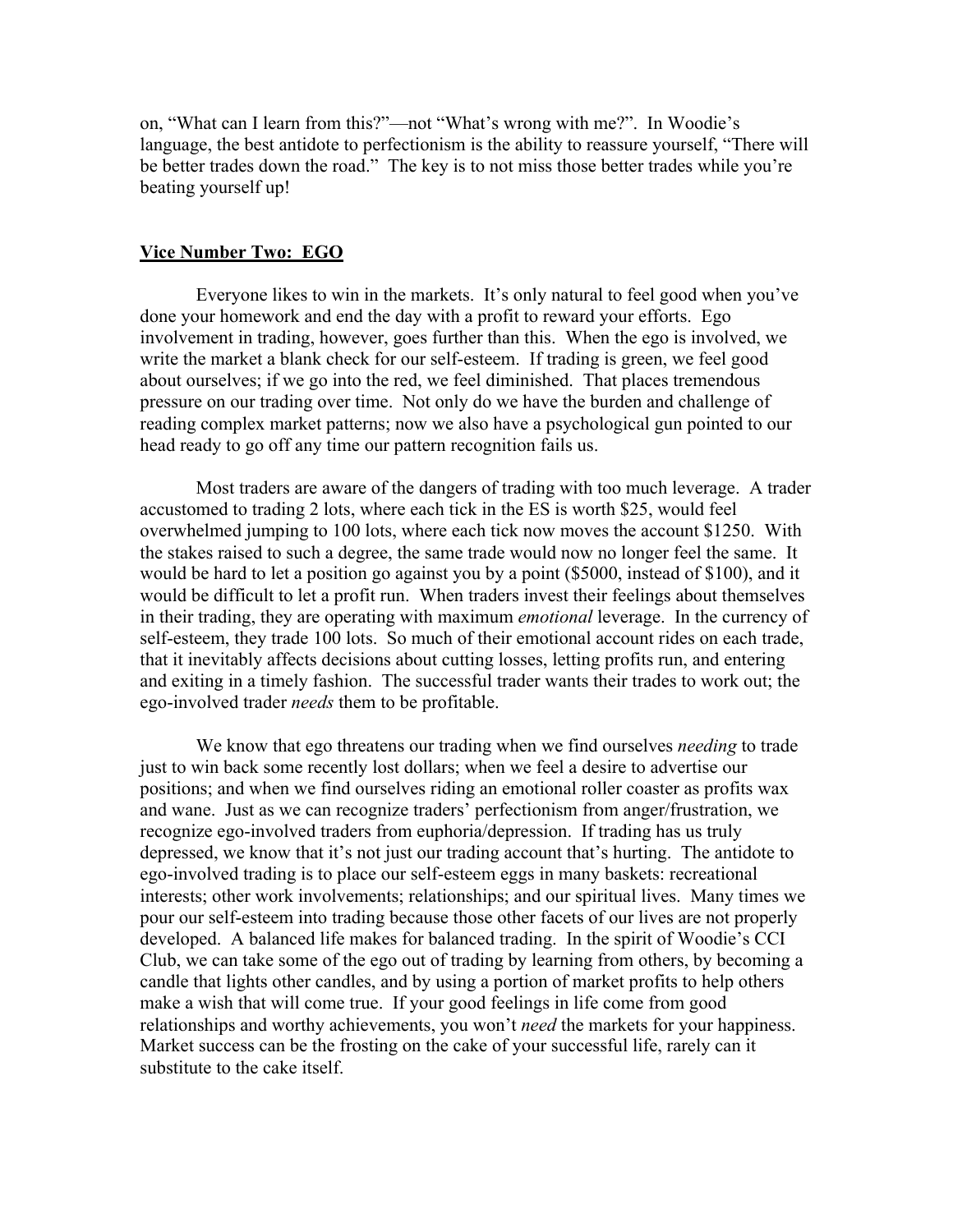## Vice Number Three: OVERCONFIDENCE

It is common for traders to complain of a lack of confidence in their trading, but very often it is overconfidence that does them in. Overconfidence results from a lack of appreciation of the complexity of markets and an underestimation of the challenges of trading them successfully. In a sense, overconfident traders lack respect for the markets. They think that reading about a few setups or buying the newest software will prepare them to make money. Overconfident traders don't want to work their way up the trading ladder: they resist the idea that screen time is the best teacher. They also chafe at the idea of growing their account. Rather than start with one contract and wait until they're profitable before trading larger size, they want big positions—and profits—right away. Because they're so eager to make money—and so sure they can make it—overconfident traders generally trade impulsively. They won't wait for the setup to form; they'll jump the gun—and get whipsawed in the process. Instead of being patient and waiting for short-term patterns to align with longer-term patterns, they will take every trade, enriching their brokers in the process.

The hallmark of overconfident traders is that they think they are going to make something happen in the market, instead of patiently waiting to take what the market gives them. Spelling out profit goals for each day or week of trading is one manifestation of overconfidence. Humble traders know that markets expand and contract their volatility—sometimes the trade just isn't there. The overconfident trader, however, feels that he/she is bigger than the market. Indeed, overconfident traders will often take great pains to try to catch the tops of bull swings or the bottoms of corrections. As a result, they often fight the market trend—and can get run over in the process. If the emotional signs of perfectionism are anger/frustration and the emotional signs of ego involvement are elation/depression, then the emotional signs of overconfidence are impatience/impulsivity. *Overconfident traders overtrade*. They fear missing opportunities more than they fear losing money. The antidote to overconfidence is rulebased trading and the intensive rehearsal of trading rules. By making entries, exits, stops, and position sizing rule-governed and vigorously rehearsing trading rules during simulated trading (as well as in real time with small positions), traders can greatly reduce their impulsive trading. Very often this means training oneself to focus on (and rehearse) what-if scenarios of being wrong in the market, as well as forcing oneself to spell out the rationale, targets, and stops for all trades. By making trading a more self-conscious process, traders interpose thought between impulse and action, gaining greater control of their trading. When the trading room admonishes, "No boasting, just posting", it is encouraging restraint on overconfidence.

#### Summary

Clearly, the three vices are not completely independent of one another. There can be significant overlap for traders. For example, a trader might take a position out of overconfidence, then hold onto it out of ego-related stubbornness and pride. Whether the